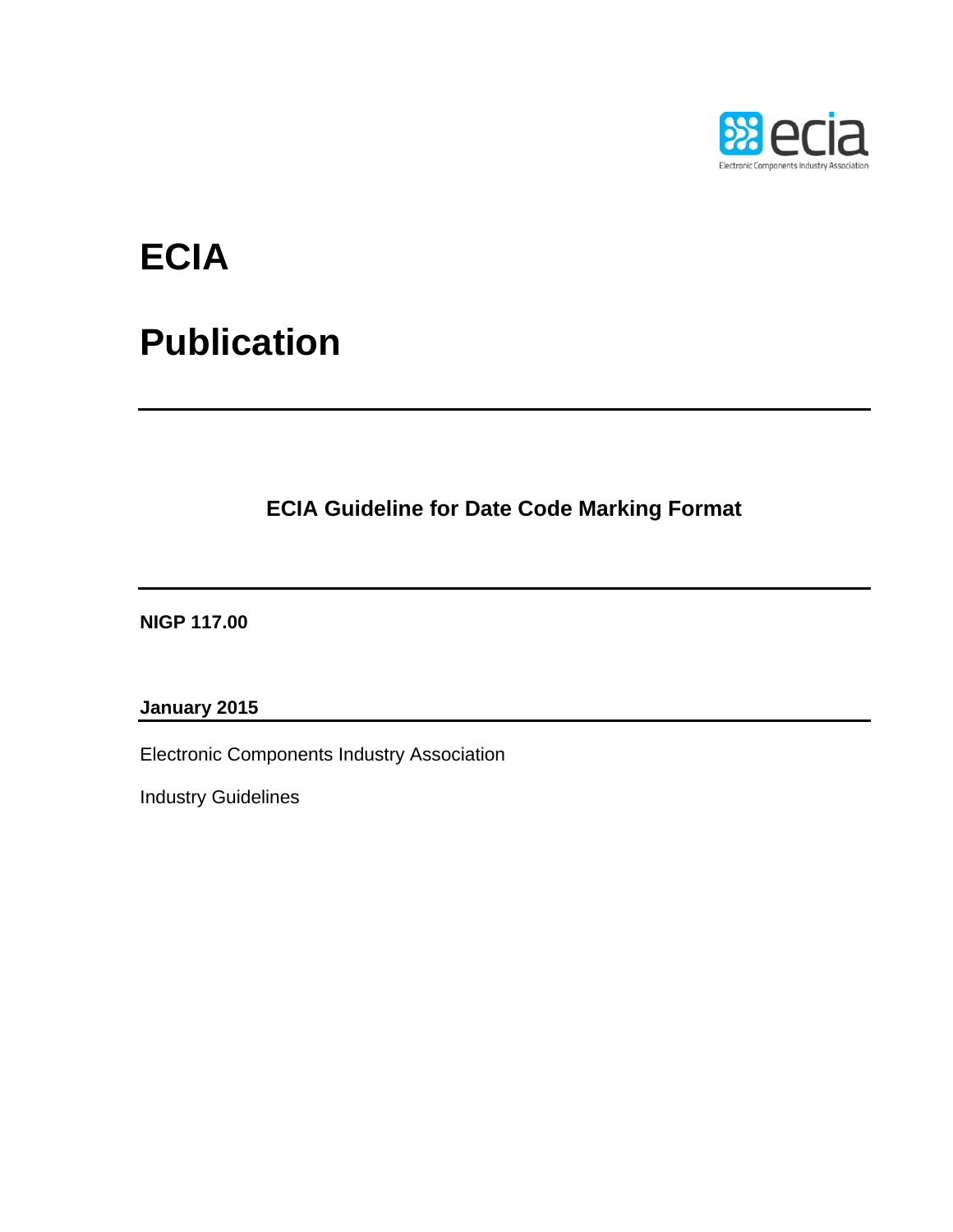## **NOTICE**

ECIA Industry Guidelines and Publications contain material that has been prepared, progressively reviewed, and approved through various ECIA‐sponsored industry task forces, comprised of ECIA member distributors, manufacturers, and manufacturers' representatives. After adoption, efforts are taken to ensure widespread dissemination of the guidelines. ECIA reviews and updates the guidelines as needed.

ECIA Industry Guidelines and Publications are designed to serve the public interest, including electronic component distributors, manufacturers and manufacturers' representatives through the promotion of uniform and consistent practices between manufacturers, distributors, and manufacturers' representatives resulting in improved efficiency, profitability, product quality, safety, and environmentally responsible practices. Existence of such guidelines shall not in any respect preclude any member or non‐member of ECIA from adopting any other practice not in conformance to such guidelines, nor shall the existence of such guidelines preclude their voluntary use by those other than ECIA members, whether the guideline is to be used either domestically or internationally.

ECIA does not assume any liability or obligation whatever to parties adopting ECIA Industry Guidelines and Publications. Each company must independently assess whether adherence to some or all of the guidelines is in its own best interest.

Inquiries, comments, and suggestions relative to the content of this ECIA Industry Guideline should be addressed to ECIA headquarters.

Published by

ELECTRONIC COMPONENTS INDUSTRY ASSOCIATION 1111 Alderman Dr., Suite 400 Alpharetta, GA 30005 678‐393‐9990

> Copyright 2015 Printed in U.S.A. All rights reserved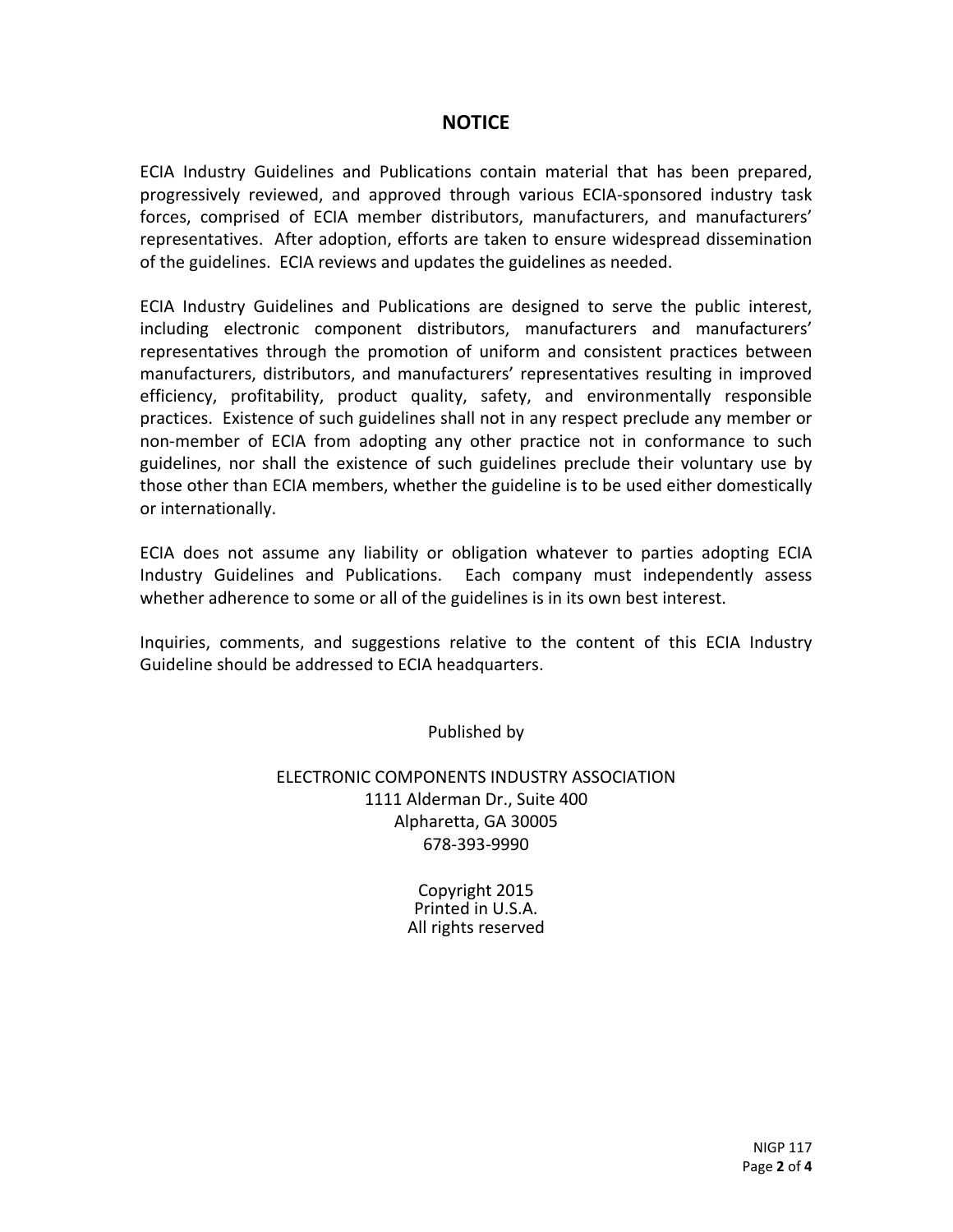### **ECIA Guideline for Date Code Marking Format**

#### **Background**

As the need for traceability throughout the supply chain increases, so does the need to standardize traceability data elements. Today, more than ever, customers require component traceability back through the supply chain to the manufacturer as part of their counterfeit prevention policies.

Although most manufacturers have adopted the standard date code format for traceability, some still have not.

#### **1. Purpose**

To expand supply chain implementation of long standing industry standard date code format for use by original component manufacturers on electronic components. This will allow for increased efficiencies and standardized traceability throughout the entire supply chain.

### **2. Scope**

Define the best practice for the format of the electronic component manufacturer's date code marked on electronic components, packing slips, certificates of conformance, component packaging labels, and/or other traceability documents.

#### **3. Reference Documents**

- EIA-476 Date Code Marking
- MIL-STD-1285 Marking of Electrical and Electronic Parts
- EIA-556 Outer Shipping Container Bar Code Label Standard
- EIA/CEA-624 Linear Bar Code and Two-Dimensional Symbols for the Labeling of Product Packages
- JEP 130 Guidelines For Packing and Labeling of Integrated Circuits in Unit Container Packing
- NGIP 111.00 ECIA Guidelines for the Format of Pack Lists
- EIGP 114.00 2D Barcode Labeling Specification for Product Package and Shipments in the Electronics Industry

#### **4. Date Code Format**

Manufacturers use a date code data element for traceability to their manufacturing process. Manufacturers define how they determine the date code; for example, the week the components are encapsulated, fabricated, packaged or processed through inspection.